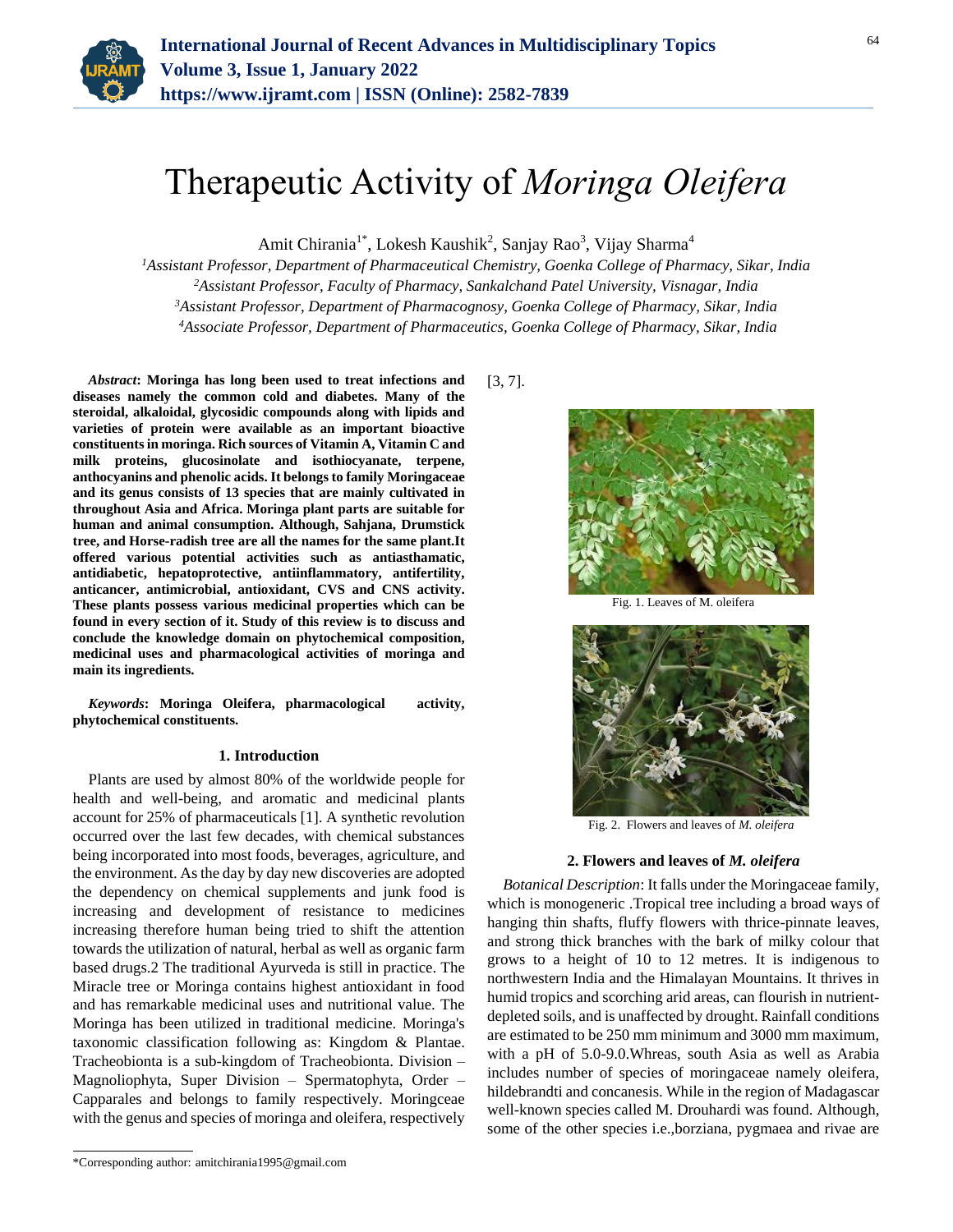found in northeast and northwestern Africa.4 M. oleiferais the most widely used species of all over the Asian and African countries. The flower is zygomorphic, bisexual, 12 mm tall, white or cream in colour, and aromatic in nature. Fruit is a removable cover capsule with a length of 20-60 cm. Later pods turn brown or dry at maturation and split open into three sections when they are young. There are 12 to 35 spherical seeds in each pod. The seeds are spherical, 1 cm in diameter; three sided, and weigh about 0.3 g on average. Seeds have a mid-brown seed core with three pale wings Seed core can be

steroidal, phenolic compounds along withglucosinolates, flavonoids, terpenes, zeatin, quercetin, kaempferom, various carbohydrates like as following L-arabinose, L-galactose, mannose, and xylose, among other phytonutrients, are all found in Moringa [3].

*Nutrient composition*: Moringa oleifera is being considered as a possible food source. It is abundant in proteins, meat, milk, and eggs, as well as fat, fibre, carbohydrate, vitamins, and vital amino acids [4, 10].

| Table 1                                                                |
|------------------------------------------------------------------------|
| Phytoconstituents & Biological activity of plant Moringa oleifera18-23 |

| Parts of Plant | Phytochemical constituents                                                                            | Biological activity                   |
|----------------|-------------------------------------------------------------------------------------------------------|---------------------------------------|
| Leaves         | Niazirin, Niazirinin, Niaziminin, Niazimicin A, Niazimicin B.                                         | Anticonvulsant,                       |
|                |                                                                                                       | Antioxidant,                          |
|                |                                                                                                       | Antihypertensive,                     |
|                |                                                                                                       | antibacterial ,anticancer             |
| Seeds          | Moringine, niazimicin, niazirin                                                                       | Acts against asthma,                  |
| Pods           | Isothiocyanate, nitrites, beta-sitosterol.                                                            | Act against inflammation & helmintics |
| Bark           | Benzylgiucosinolate derivatives.                                                                      | Act against urolithiatic              |
| Flowers        | Present some chemical constituents like as quercetin, isoquercetin, kaemopherol, kaempferitin,        | Act against inflammation              |
| Root           | Some chemical constituents are extract from root are Moringine, moringinine, spirachin, also p-cymene | Antifertility                         |
|                |                                                                                                       |                                       |
| Stem           | Chemical constituents are extracted from stem Vanillin, beta-sitosterone,                             | Act against inflammation              |



Table 2 Phytoconstituents & Chemical Structure

dark brown or black in colour, although they can also be milky if the kernel viability is poor [5]. Phytochemical composition of Moringa :Number of bioactive categories i.e., Alkaloidal,

*1) Antibacterial activity*

It is very effective against bacterial species, since it show antibacterial activity effective against gram‐negative and gram‐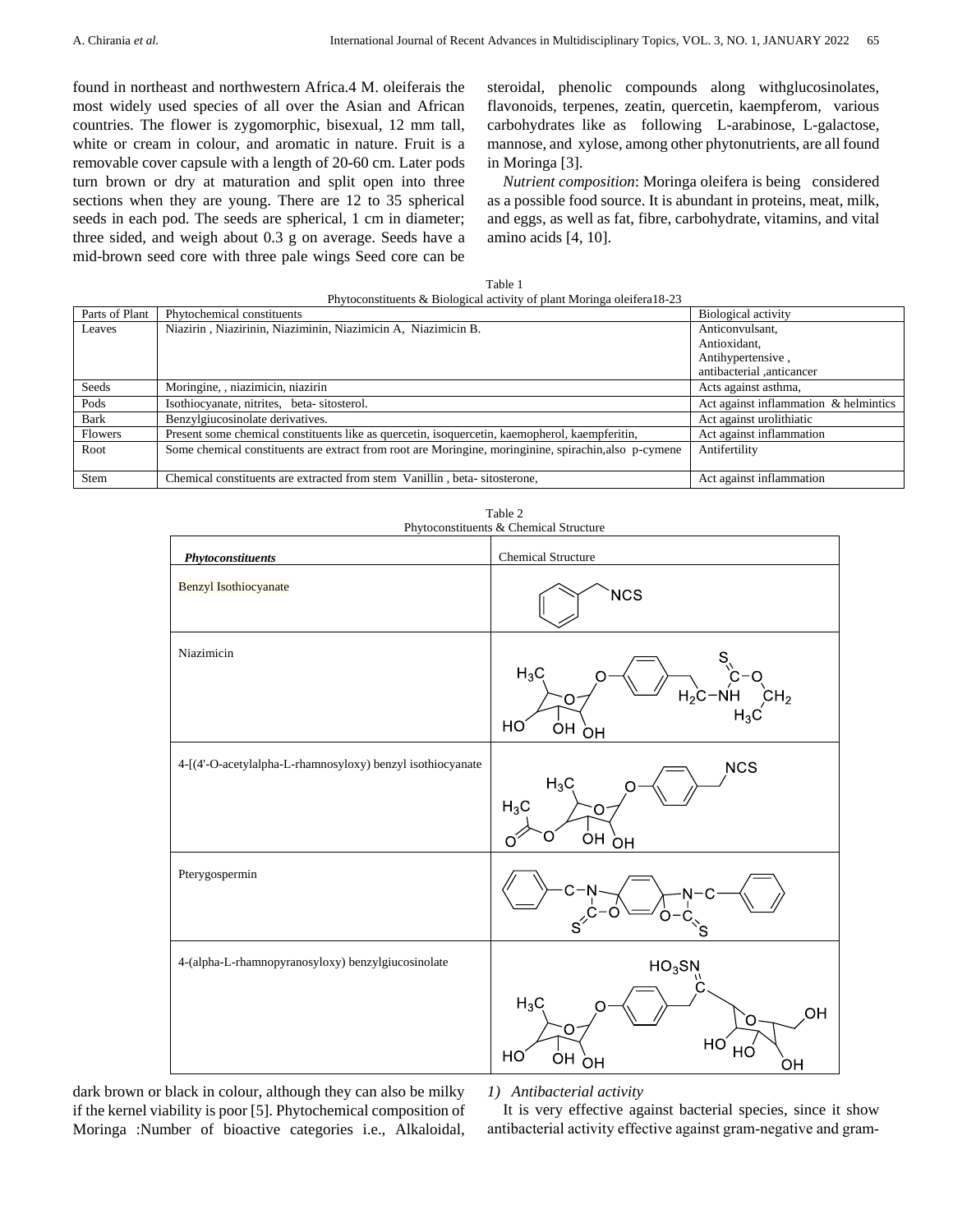positive bacteria. Bacterial species Pseudomonas aeruginosaand Staphylococcus aureus against effective leaf extract of M.oleifera(Caceres, Cabrera, Morales, methanol leaf extract was evaluated in contrast to different bacterial species; such as E, coli, S.aureus and P. aeruginosa was evaluated using chloroform as well as ethanol extracts of seeds and leaves .Although, Brilhante and co-workers studied the effect of flower and pods via utilizing the extract of ethanol as well as chloroform against the species of V. vulnificus, cholera and mimicus. S. aureus, Citrobacterfreundii, B. megaterium, and P. fluoescens were all killed by an ethyl acetate extract of bark.8 chemical constuents are effective as antibacterial activity [5,6]. *2) Antifungal activity*

## Because of the existence of numerous phytoconstituents ingredients, it has been utilised to suppress antifungal activities. It works against a variety of fungus species. Ethanolic extracts of seeds have been tested for against fungal activity against T. mentagrophyte, Pull (T. rubrum, E. xoccosum, M. canis).A fungicidal compound Griseofulvin has the ability to stop fungus from growing. It was extracted from the M. oleifera species of endophytic fungus [9].

## *3) Antiviral activity*

As an indigenous herbal plant, it has been utilised to improve antiviral treatments. This is effective in number of viruses i.e., HSV bursal adenoviruses, foot as well as mouth and rhinovirus and seed extract against HSV-1 were all inhibited by ethanolic leaf extracts. The activity of aqueous seed extract against Newcastle disease virus was negative [13]. It can also be utilized as a medication for HIV infected individuals. Although, It has been used to treat HIV-related adverse effects and to fight the Hepatitis B virus [11].

#### *4) Antidiabetic activity*

Due to the general abundance of terpens as well as flavonins, those are essential in stimulating pancreatic cells and resulting in the production of insulin hormone, it is particularly helpful in diabetes mellitus, antihyperglycemic, and hypoglycemic. Active compounds such ofglucosinolates, flavonoids along with aschlorogenic acid are capable of possessinghypoglycemic action. Streptozocin induced cytotoxicity test was performed on diabetic Wistar rats, the study revealed that the ethanolic leaf extracts was reported to have hypoglycemic action discovered that benzylamine, which is derived from moringaolifera leaves extract, In elevated diet-induced rats, it lowers cholesterol levels, fat mass, diabetic reactions, and sugar levels .In diabetic animals, a watery extract of the leaves increased insulin levels. The leaves' methanolic extract showed protective against diabetic-induced kidney damage, and inflammation.

#### *5) Antioxidant activity*

Anti - oxidant chemicals present in Moringaolifera include ascorbic acid, carotene, qurecitin, kaempferol, and flavonoids. Whereas, in leaves portion it majorly include; myriceti, tocopherols, and lectins.8In seedsprocyanidinswas found. Although, in stem and root portion, the excess quantity ofpalmitic acid, phytosterols, and 9-octadecenamide was found Hydrophilic and alcoholic leaf extracts and roots (methanolic and ethanolic) have potent antioxidant and radical scavenging properties. Along with, Isoquercetin has the strongest

antioxidant properties [14].

#### *6) Anti‐inflammatory activity*

The involvement of 4 [(Lrhamnosyloxy) benzyl] isothiocyanate4(2OacetylLrhamnosyloxy)benzylisothiocyanat e,4(3Oacetylrhamnosyloxy)benzylisothiocyanate,4(4Oacetylrh amnosyloxy)benzyl isothiocyanate, quercetin, quercetin3Oglucoside,crypto chlorogenic acid, aurantiamide acetate, 1,3‐dibenzyl urea kaempferolglucosides may be responsible for the anti-inflammatory activity.Moringaoleifera root as well as bark methanolic and aqueous extracts, leaves and flowers methanol extraction , seeds ethanol extract have antiinflammatory action. An ethanolic extract of the leaves was found to be anti-inflammatory by blocking the chemotactic oxidation of polymorphonuclear leukocytes, keratinocytes, and multiple sclerosis cascades [21].

Antihelmintic activity:Fresh and embroys eggs along with L1 and L2 larvae of H. contortus were evaluated with macerated and injected hydrophilic leaf extract as well as ethanolic extracts of Moringa oleifera.At 3.75 and 5 mg/mL, the efficiency was found to be efficient on eggs, inhibiting 60.3 percent 8.2 percent and 92.8 percent 6.2 percent egg embryonation, respectively [15].

Anti-urolithiatic activity: The bark of Moringaoleifera was tested for anti-urolithiatic action in both aqueous and alcoholic extracts. It results in a decrease in the weight of the stone caused by ethylene glycol-induced urothiasis. Moringaolifera has antiuothiatic activity that is both protective and healing properties.

Cardio protective activities:Each section of the plant is used to stimulate the cardiovascular system, as well as to reduced the cholesterol and blood pressure levels in our bodies. This is because presence of cardio stimulants such as N‐α‐L‐ rhamnopyranosylvincosamide, gossypetin, quercetagenin, proanthocyanidins and β‐sitosterol.Moringaolifera fruits reduced the cholesterol level of hypercholesteremic rabbits' liver, heart, and arota.Because of the existence of multiple leaf additives such as niazinin, niazimicin, niaziminin, niazimin, 4(4′Oacetylrhamnosyloxy) benzyl isothiocyanate, ethanolic leaf extract exhibits significant antihypertensive and hypotensive properties. The hypotensive activity was tested in the heart of an animal and found that glycosidal compounds like thiocarbamate and isothiocyanate were identified to be responsible for this powerful hypotensive characteristics [16].

Anticancer and antitumor activities:Ethanolic extract of leaves possess chemoprotective, cytotoxic, antihepatocarcinoma, antimyelomic and antiproleferative activities. Moreover, in the leaves, eugenol and isopropyl isothiocynate and in the bark,palmitic acid was found [12].

Antiepileptic activity and anti-convulsant activity: At doses of 200/400 mg/kg injected IP, methanolic leaf extracts exhibits effective anti-convulsant property against pentylenetetrazole. The ethanolic extract of Moringaconcanensis leaves may exert anticonvulsant effects via different mechanism, as it inhibited MES-induced hind limb extension and abolished PTZ-induced seizures [17].

#### *7) CNS activity*

The extract of the leaves replenishes monoamine activity in